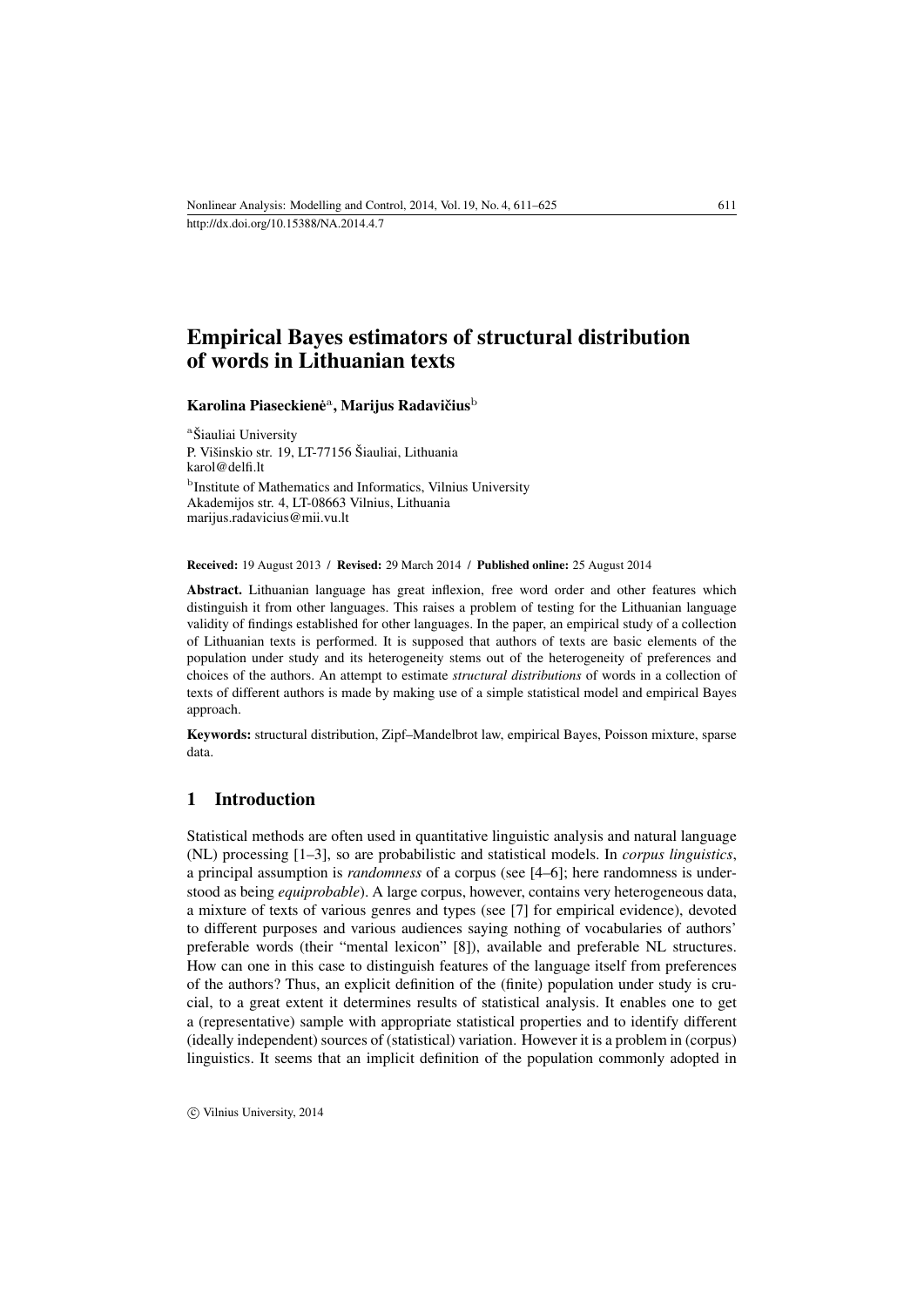linguistics studies treats *running words* in a corpus as basic elements which satisfy the *randomness condition*. Baroni and Evert [\[5\]](#page-13-6) is an example of another approach which deals with statistical samples (populations) of *random* text documents. Nevertheless, linguistic features and preferences of authors of large text documents are over-represented in the samples (populations) as compared to authors of small text documents in this case as well.

In our work, authors of text documents are basic elements of population we are interested in. It is supposed that the heterogeneity of a collection of text documents (corpus) stems out of the heterogeneity of preferences and choices of the authors. An attempt to estimate *structural distributions* of words in a collection of texts of different authors is made by making use of a simple statistical model and empirical Bayes approach. Carlin and Luis [\[9\]](#page-13-7) provide an overview with extensive reference list on empirical Bayes methods. Structural distribution is one of the main objects of study in statistical linguistics closely related to probabilistic approach, in particular to Zipf–Mandelbrot law [\[10,](#page-13-8) [11\]](#page-13-9), Yule–Simon law [\[12,](#page-13-10) [13\]](#page-13-11) etc., see [\[2,](#page-13-12) [14–](#page-13-13)[16\]](#page-13-14) and references therein. The main body of empirical studies of structural distribution and Zipf–Mandelbrot law considers English language corpora, as exceptions we refer to [\[17,](#page-13-15) [18\]](#page-14-0).

Utka [\[18\]](#page-14-0) presents a structural distribution of word frequency counts for a Lithuanian corpus of about 1 million word tokens. Lithuanian language has great inflexion, free word order and other features which distinguish it from other languages, especially English. We refer to [\[19\]](#page-14-1) for thorough discussion of this topic. This raises a problem of testing for the Lithuanian language validity of findings established for other languages.

In our empirical study, the collection of texts are taken from the digital library collection  $[20]$ <sup>[1](#page-1-0)</sup> and consists of recommended school imaginative pieces of Lithuanian and foreign authors (novels, stories, poems, poetry, plays), overall 80 text documents of 63 authors with overall 206453 word types (different words in text) and 2567290 word tokens (running words in text).

The results of the empirical study show that the structural distribution estimator obtained as (weighted) average of structural distribution estimators calculated separately for each author in the collection has better performance than the direct structural distribution estimator obtained from the whole collection treated as a corpus.

The next section contains the background material. The definition of structural distribution of words is given and linked up with Herdan–Heaps and Zipf–Mandelbrot law. Section [3](#page-7-0) is devoted to empirical Bayes method and its application for estimating a structural distribution. In Section [4,](#page-9-0) we briefly discuss the results of empirical study of the collection of Lithuanian texts.

## 2 Latent and structural distributions

Let  $S$  be a fixed population of subjects or sources of textual information which are assumed to be statistically independent. We are not interested in content and semantics

<span id="page-1-0"></span><sup>&</sup>lt;sup>1</sup>The authors are grateful to Education Development Centre, the Ministry of Education and Science of the Republic of Lithuania and EU Structural Support of project "Development of the Key Competencies in Basic School (grades 5–8)".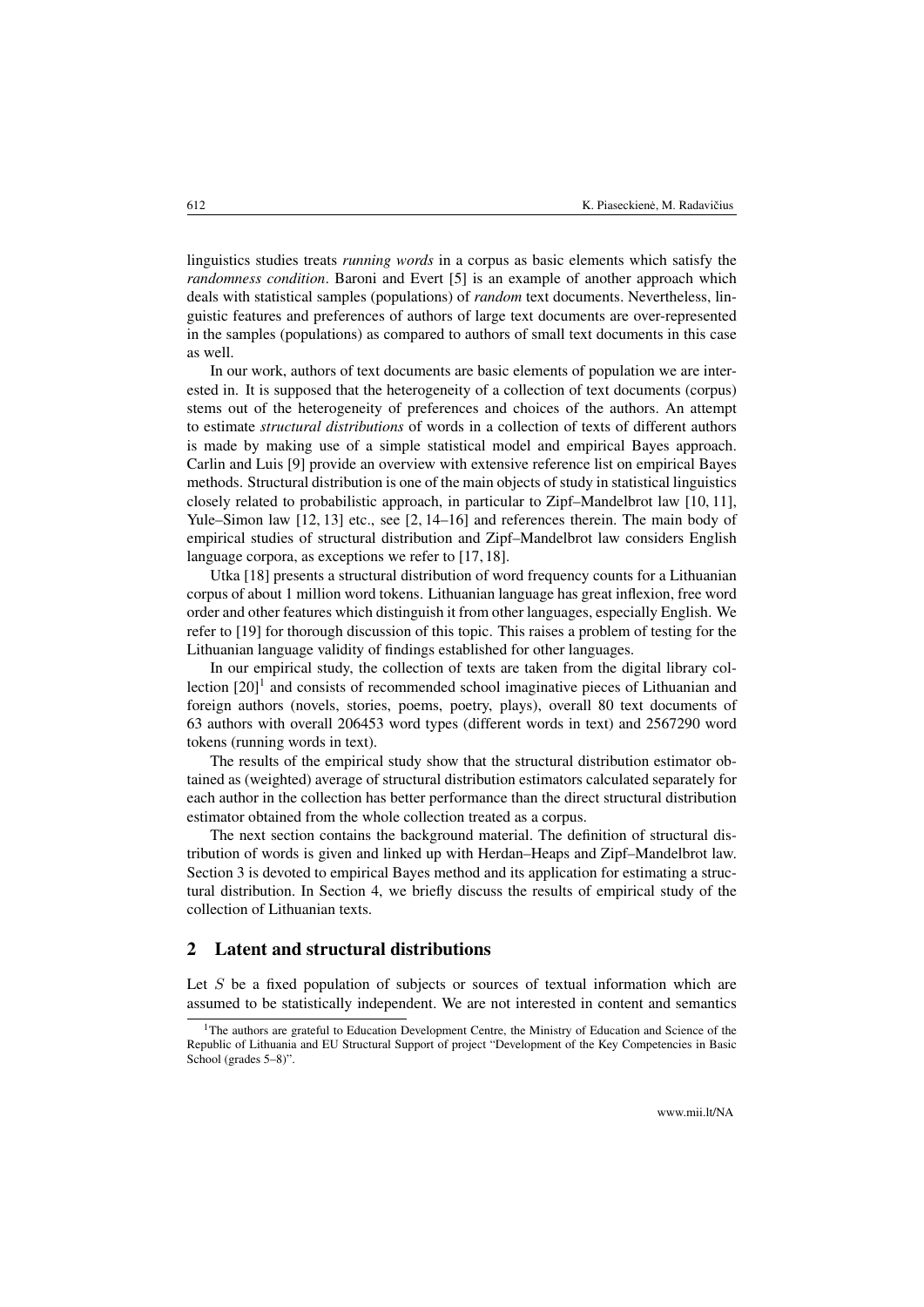of the texts but merely in their word types and tokens. Let  $W_s$  denote a set of word types in (vocabulary of) a source  $s \in S$  and let  $V_s := |W_s|$  be its total number of types (the vocabulary size). It is supposed that all vocabularies  $W_s$  are subsets of a general vocabulary W. Thus the data we deal with is  $\{(y_w(s), x_w(s)), w \in \mathcal{W}, s \in S\}$ , where  $y_w(s)$  is frequency of a word type  $w \in \mathcal{W}$  in a source  $s \in S$ ,  $x_w(s)$  is a vector of corresponding explanatory variables and represents some auxiliary information about both the word type  $w \in W$  and its source  $s \in S$ .

A fundamental assertion in quantitative linguistics states that in principle the vocabulary  $W$  is unbounded (see, e.g., [\[2,](#page-13-12) [21\]](#page-14-3)). To put it formally let us introduce an asymptotic parameter  $M \to \infty$  which represents overall size of text documents under consideration. For instance, if  $W = \bigcup_{s \in S} W_s$ , the parameter M can be taken as |S|, the number of sources in  $S$  (another alternative is considered below). Then (in theoretical considerations) we require that  $\lambda$ 

<span id="page-2-0"></span>
$$
V = V^{(M)} := V(\mathcal{W}_M) \to \infty, \quad M \to \infty.
$$
 (1)

The sets  $W_s$  are treated as samples of size  $V_s$  from some (infinite) *superpopulation* of words generated by some stochastic mechanism (cf. [\[5,](#page-13-6) [6\]](#page-13-3)). Various models of the word superpopulation  $\Omega$  (without reference to this term) are proposed and discussed in linguistic literature. Actually, any probabilistic model (e.g., Zipf–Mandelbrot, Yule-Simon, etc.; see [\[2,](#page-13-12) [16,](#page-13-14) [22\]](#page-14-4) and references therein) can be taken as a superpopulation model.

Numerous empirical observations starting from Estoup (1916) (the reference borrowed from [\[16\]](#page-13-14)) show that up to a half of words in a corpus are hapaxes (*hapax legomena*), i.e. occur in a corpus only once. According to the classical rule of thumb the majority of frequency counts of categories in a frequency table of categorical data are required to be at least 5 [\[23,](#page-14-5) p. 396]. If this requirement is violated the accuracy of  $\chi^2$  approximation of distributions of test statistics may be insufficient for standard statistical inference and the categorical data (or the contingency table) is said to be *sparse*. Thus, word count data of a corpus is *sparse*. Assumption [\(1\)](#page-2-0) is referred to as *sparse asymptotics* [\[24\]](#page-14-6) or *large number of rare events* (LNRE) [\[15\]](#page-13-16). Below we describe two basic models of sparse categorical data.

#### 2.1 Latent distribution model

Let us suppose for a while that there is only one source s of textual information so we can drop it from notation. Let word types in a general vocabulary W of the size  $V = V^{(M)}$ be arranged in a certain order r to get  $\underline{w} = \underline{w}_V(r) := (w_1, \dots, w_V)$ . The observed and expected word type frequencies, y and  $\mu := \mathbf{E}y$ , and the explanatory variables x (as well as other related objects) are accordingly arranged giving  $y := (y_1, \ldots, y_V)$ ,  $\mu := (\mu_1, \dots, \mu_V)$  and  $\underline{x} := (x_1, \dots, x_V)$ , respectively.

One of the simplest way to deal with the sparsity is to suppose that  $\mu$  is determined by a *latent distribution function* F on [0, 1] via representation

$$
\mu_i = \mu_+(F(t_i) - F(t_{i-1})), \quad \mu_+ := \sum_{i=1}^V \mu_i,
$$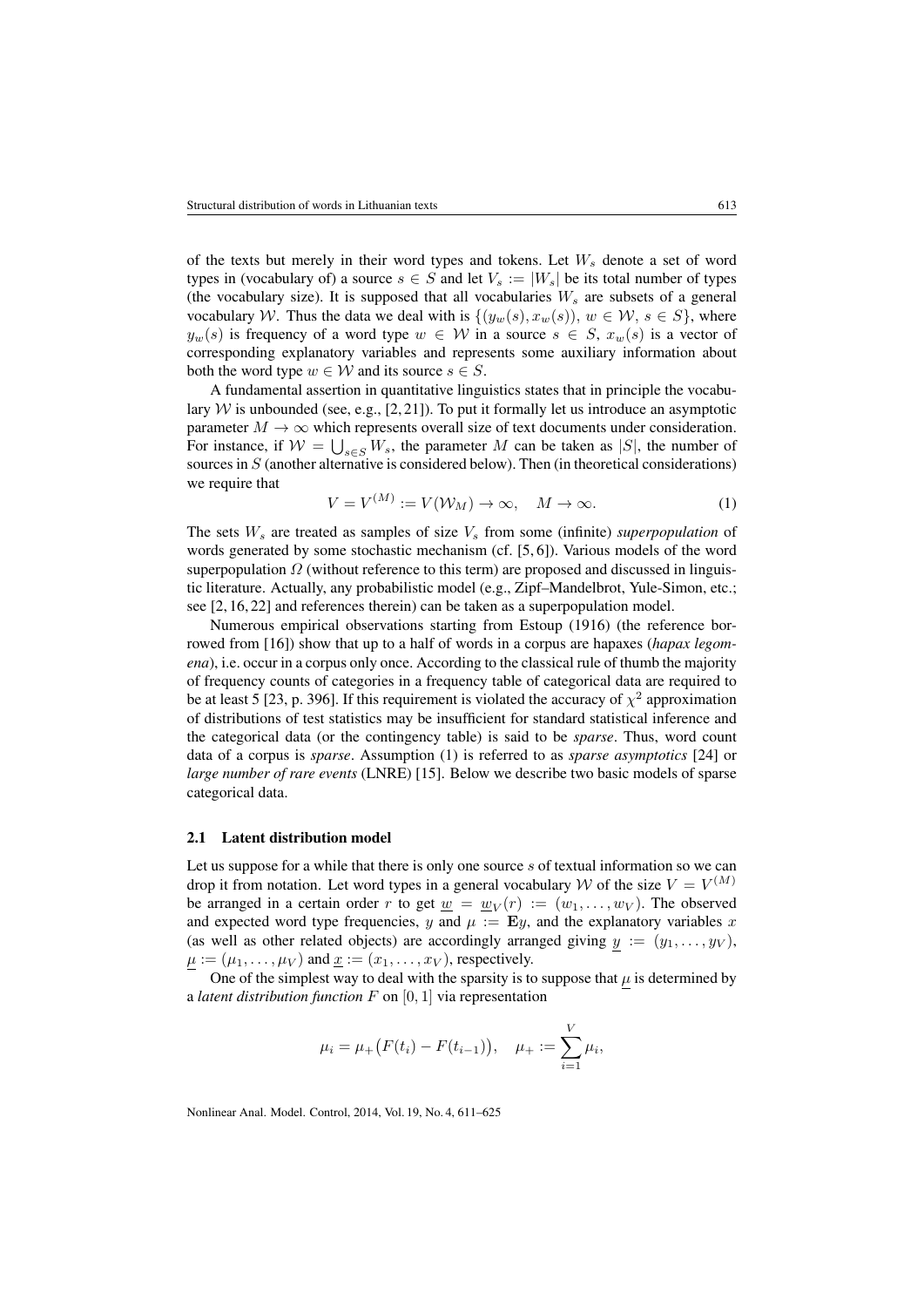where  $t_i := i/V$ ,  $i = 0, 1, ..., V$  (cf. [\[15,](#page-13-16) [24\]](#page-14-6)). This setting is often used in econometric studies of rankings (ordered data) [\[25\]](#page-14-7). It is usually assumed that there exists a bounded (and rather smooth) *latent distribution density*  $f, f(u) = dF(u)/du$ . The latter assumption implies that the expected frequencies  $\mu_i = O(\mu_+ / V), V \to \infty$ . Let

$$
\widehat{V}_m = \widehat{V}_m(s) = \sum_{i=1}^V \mathbf{I}\{y_i = m\}, \quad m = 0, 1, ...,
$$
  

$$
\widehat{V}_+ = \widehat{V}_+(s) := \sum_{i=1}^V \mathbf{I}\{y_i > 0\} = \sum_{m=1}^\infty \widehat{V}_m
$$

be the number of word types  $w \in W$  observed exactly m times and a total number of actually observed word types (in the sampled source  $s$ ), respectively. Here and below  $I(E)$  is an indictor of an event (set, relation) E. Hence the source s contains  $V_+$  word types and  $y_+$  word tokens,  $y_+ := \sum_{i=1}^{V} y_i$ , typically denoted by N in linguistic literature. Thus it is convenient to take the asymptotic parameter  $M := \mu_+ = \mathbf{E} y_+$  since it applies also in case where the number of sources is fixed but the sources themselves are growing. Then  $V = V^{(M)} \to \infty \Leftrightarrow M = M^{(V)} \to \infty$ .

The sparsity of data can be characterized via various quantities, for instance,

<span id="page-3-0"></span>
$$
\rho_A = \rho_A(M) := \frac{M}{V^{(M)}}, \qquad \rho_1 = \rho_1(M) := \frac{\mathbf{E}\hat{V}_1}{\mathbf{E}\hat{V}_+}
$$
\n(2)

are the average expected frequency (the relative expected size) and the relative expected number of hapaxes in textual data, respectively. The quantity  $\rho_1$  is introduced by Khmaladze [\[15\]](#page-13-16) in order to define models (schemes) of large number of rare events (LNRE).

**Definition 1.** (See [\[15\]](#page-13-16).) It is said that the observed frequencies  $y$  satisfy the LNRE model iff

<span id="page-3-1"></span>
$$
\liminf_{M \to \infty} \rho_1(M) > 0, \quad \mathbf{E} V_+ \to \infty.
$$
 (3)

The LNRE model as well as the condition  $\rho_A(N) = O(1)$  can viewed as a formal definition of sparse categorical data.

Remark 1. Latent distribution model assumes existence of an underlying *ordered* random variable r (variable measured at least in the order scale). Thus, it is not directly applicable to *nominal* data, in particular to word types in text documents. To overcome this difficulty one can introduce a certain dummy ordered variable somehow related to the nominal data under consideration. For a data of word counts, common dummy ordered variables are word occurring frequencies in a certain corpus or rankings of words arranged in increasing (decreasing) order of their frequencies in the corpus. Unfortunately, the uniqueness of word types is lost. The corresponding latent distribution of  $r$  (appropriately scaled) is called *structural distribution*. A formal definition of the structural distribution is given and discussed in the next subsection.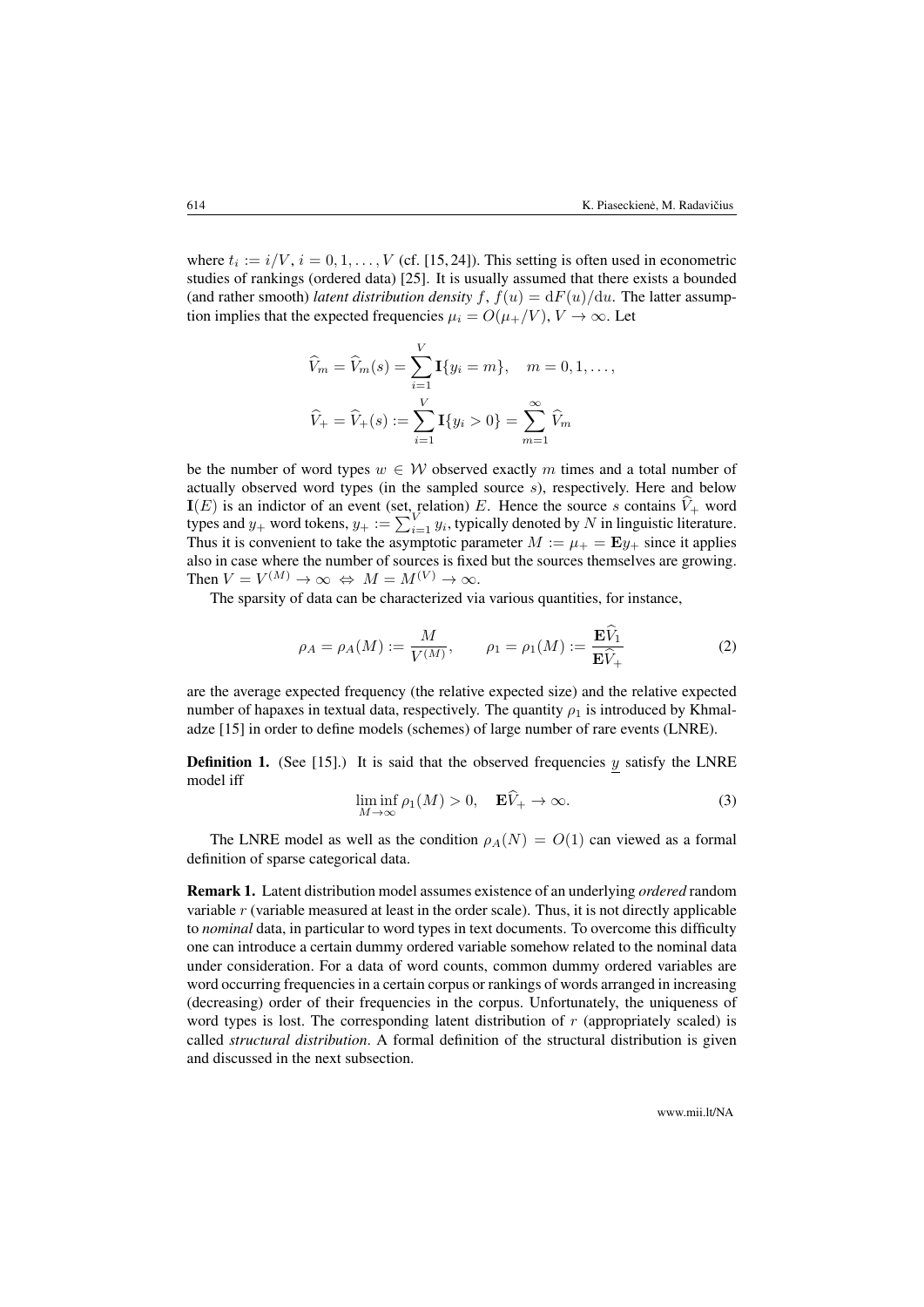#### 2.2 Structural distribution

Sometimes it is natural to suppose statistical inference to possess certain symmetry properties, in other words, to be invariant with respect to certain transformations. When dealing with word count data it is reasonable to assume that the order of word occurrence in a text is irrelevant, it is not interesting for a researcher. Thus, in this case, the statistical procedures to be applied should be invariant with respect to word order permutations in a text. It means that any quantitative characteristic of the "population"  $W$  can be completely represented by its empirical distribution. In particular, the expected frequencies of word types  $w$  in W are represented by their empirical distribution function (e.d.f.)

$$
\widehat{F}(u) = \frac{1}{V} \sum_{i=1}^{V} \mathbf{I}\{\mu_i \leqslant u\}, \quad u \geqslant 0.
$$

The e.d.f.  $\widehat{F}$  is referred to as *empirical structural distribution*. One can expect that e.d.f.  $\widehat{F}$ converges (as  $V = V^{(M)} \rightarrow \infty$ ), possibly after some scaling, to a distribution function F, say.

**Definition 2.** (See [\[26\]](#page-14-8).) Suppose e.d.f.  $\widehat{F}(\rho t)$  with a scaling factor  $\rho = \rho(M)$  converges weakly to a distribution function F as  $M \to \infty$ . Then F is called a *structural distribution* of the expected frequencies  $\mu$  (or simply of the vocabulary W) with the scaling factor  $\rho$ .

Under the Poisson sampling model, a value of  $y$  chosen at random with the equal probabilities from the observed frequencies  $\{y_1, \ldots, y_V\}$  satisfies

<span id="page-4-0"></span>
$$
[y \mid \lambda] \stackrel{\mathcal{L}}{=} \text{Poisson}(\lambda), \quad \lambda \stackrel{\mathcal{L}}{=} \widehat{F} \quad (\stackrel{\mathcal{L}}{=} \text{ defines a distributions law}), \tag{4}
$$

where  $Poisson(\lambda)$  denotes the Poisson distribution law with a intensity (or mean) parameter  $\lambda > 0$ , i.e.  $P(y_i = k \mid \lambda = \mu_i) = \Pi_k(\mu_i) := \mu_i^k e^{-\mu_i} / (k!)$ ,  $k = 0, 1, \dots$  If the sequence  $\rho^{-1}\underline{\mu}_V := (\rho^{-1}\mu_1, \ldots, \rho^{-1}\mu_V)$  is a sequence of i.i.d. random variables with a common distribution  $F$ , then  $F$  obviously is the structural distribution of  $W$  with the scaling factor  $\rho$ . Thus the word counts distribution determined by [\(4\)](#page-4-0) can be approximated by the Poisson mixture model

$$
[y \mid \lambda] \stackrel{\mathcal{L}}{=} Poisson(\rho \lambda), \quad \lambda \stackrel{\mathcal{L}}{=} F.
$$

Church and Gale [\[7\]](#page-13-4) discuss applications of Poisson mixtures in linguistics.

Empirical studies (see, e.g., [\[2,](#page-13-12) [14\]](#page-13-13)) show that better fit to real data is obtained with improper structural distributions. Evert [\[14\]](#page-13-13) considers following the Zipf's law in the LNRE model with parameters  $(\tau, b) \in (0, 1) \times (0, \infty)$ . The improper structural density f of this distribution law is

$$
f(z) = z^{-\tau - 1}, \quad 0 < z \leq b < \infty, \ \tau \in (0, 1).
$$

The parameter  $\tau$  determines the *Zipf's exponent*  $\alpha = 1/\tau$ .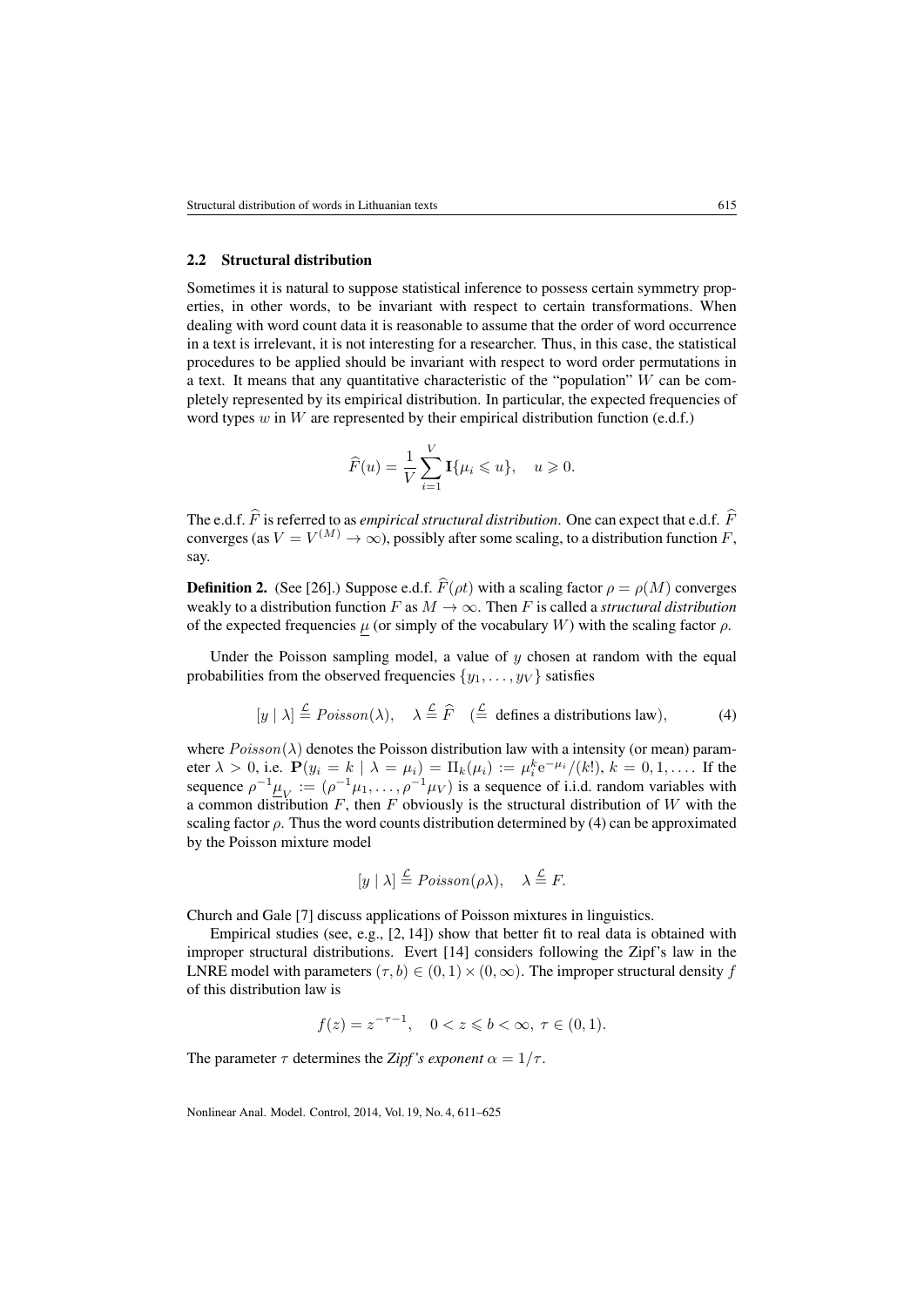In order to avoid dealing with improper distributions, we can approximate empirical structural distribution by *finite Zipf–Mandelbrot* [\[14\]](#page-13-13) or *truncated Pareto* distributions  $F_{\varrho}(\cdot \mid \tau, \delta)$  with the density

$$
f_{\varrho}(z \mid \tau, \delta) := \varrho^{-1} f_1(\varrho^{-1} z \mid \tau, \delta), \quad 0 < \delta < 1, \ \tau \in (0, \infty), \tag{5}
$$

<span id="page-5-1"></span><span id="page-5-0"></span>
$$
f_1(z) := c_1 z^{-\tau - 1} \mathbf{I} \{ \delta < z < 1 \},\tag{6}
$$

where the scale parameter  $\varrho$ , the lower bound  $\delta$  of the support of  $f_1$  and hence the normalizing constant  $c_1 = c_1(\tau, \delta) := \tau(\delta^{-\tau} - 1)^{-1}$  may depend on the asymptotic parameter M. Here we suppose that  $\tau > 0$  is fixed,

<span id="page-5-2"></span>
$$
\lim_{M \to \infty} \varrho(M) = b_0 \in (0, \infty], \qquad \lim_{M \to \infty} \delta(M)\varrho(M) = a_0 \in [0, b_0). \tag{7}
$$

Assuming the positive lower bound for the support of an approximate structural distribution actually is not a restriction in applications since we never be able to estimate the likelihood of very rare word types whose occurrence probability is below some positive threshold (which depends on M).

In the rest of this subsection, we follow arguments by Evert [\[14\]](#page-13-13) (see also [\[21\]](#page-14-3)) to link the structural distribution approximation [\(5\)](#page-5-0), [\(6\)](#page-5-1) with Herdan's–Heap's and Zipf's laws. Let  $\mathbf{E}_{\rho}$  ( $\mathbf{P}_{\rho}$ ) denote the expectation (respectively, probability) with respect to the density  $f_{\varrho}$ . Then the expected number of word types having m counts

<span id="page-5-3"></span>
$$
\mathbf{E}_{\varrho}\widehat{V}_{m} = V\mathbf{P}_{\varrho}\{y=m\} = V\int_{0}^{\infty} \Pi_{m}(u) dF_{\varrho}(u) = V\frac{c_{1}\varrho^{\tau}}{m!} \int_{\delta\varrho}^{\varrho} u^{m-\tau-1} e^{-u} du. \tag{8}
$$

Let us denote by  $\Gamma(u; \beta)$  the incomplete gamma function and suppose  $m \geq 1$  and  $\tau \in$  $(0, 1)$ . Then  $(7)$  and  $(8)$  imply

<span id="page-5-5"></span>
$$
\frac{\mathbf{E}_{\varrho}\widehat{V}_{m}}{V} \sim \frac{c_{1}\rho^{\tau}(\Gamma(b_{0};m-\tau)-\Gamma(a_{0};m-\tau))}{\Gamma(m+1)}.
$$
\n(9)

Analogously, for the expected vocabulary size, i.e. the expected number of word types observed at least once, we have

<span id="page-5-4"></span>
$$
\frac{\mathbf{E}_{\varrho}\widehat{V}_{+}}{V} = \mathbf{P}_{\varrho}\{y > 0\} = \int_{0}^{\infty} (1 - e^{-u}) dF_{\varrho}(u) \sim c_1 c_0 \rho^{\tau} \frac{c_0 \tau (\delta \rho)^{\tau}}{1 - \delta^{\tau}}
$$
(10)

with

$$
c_0 = c_0(a_0, b_0, \tau) := \int_{a_0}^{b_0} u^{-(\tau+1)} (1 - e^{-u}) du \sim \int_{\delta_{\varrho}}^{\varrho} \frac{1 - e^{-u}}{u^{\tau+1}} du.
$$

Note that  $a_0 = 0$ ,  $b_0 = \infty$  yields  $c_0 = \Gamma(1-\tau)/\tau$ . The average expected frequency [\(2\)](#page-3-0) of the vocabulary W generated by the approximate structural distribution  $F_{\varrho}(\cdot | \tau, \delta)$  defined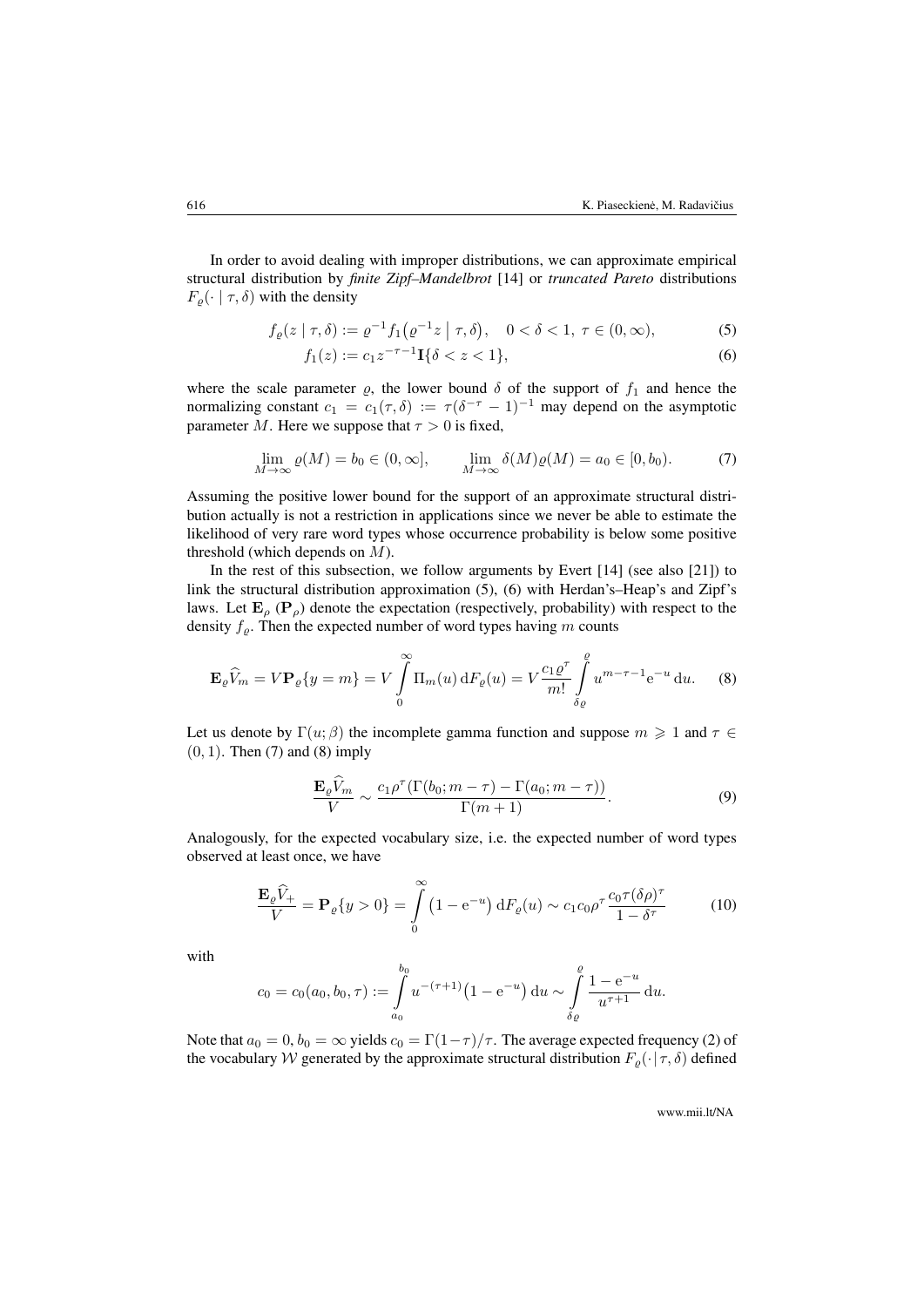in [\(5\)](#page-5-0), [\(6\)](#page-5-1) is

<span id="page-6-0"></span>
$$
\rho_A = \frac{\mathbf{E}_{\varrho} y_+}{V} = \mathbf{E}_{\varrho} y = \varrho \int_0^{\infty} u \, dF_1(u) = c_1 \varrho \int_{\delta}^1 \frac{du}{u^{\tau}} = \frac{c_1 \varrho (1 - \delta^{1 - \tau})}{1 - \tau}.
$$
 (11)

From  $(2)$ ,  $(10)$  and  $(11)$  it follows that

<span id="page-6-1"></span>
$$
\mathbf{E}_{\varrho}\widehat{V}_{+} \sim c_0 \frac{1-\tau}{1-\delta^{1-\tau}} M \varrho^{\tau-1}.
$$
 (12)

Take  $\rho \sim c_{\rho} M^{\beta}$ ,  $c_{\rho} > 0$ ,  $\beta \in [0, 1]$ . Then [\(12\)](#page-6-1) leads to a *power law* 

<span id="page-6-2"></span>
$$
\log(\mathbf{E}_{\varrho}\hat{V}_+) = \log \frac{c_0(1-\tau)c_{\varrho}^{\tau-1}}{1-\delta^{1-\tau}} + (1-\beta+\beta\tau)\log M + o(1). \tag{13}
$$

As  $M \to \infty$ , the law of large numbers imply  $\hat{V}_+ \sim \mathbf{E}_{\rho} \hat{V}_+$  and  $N = y_+ \sim \mathbf{E}_{\rho} y_+ = M$  in probability. Thus expression [\(13\)](#page-6-2) can be interpreted as approximate relation between the observed number of word types  $\hat{V}_+$  and the observed number of word tokens N in a large corpus

<span id="page-6-4"></span>
$$
\log(V_+) \approx \text{const} + (1 - \beta + \beta\tau) \log N \tag{14}
$$

known as the Herdan's law [\[27\]](#page-14-9) in quantitative linguistics and as the Heaps' law [\[28\]](#page-14-10) in information retrieval.

In view of [\(9\)](#page-5-5) and [\(10\)](#page-5-4), a *relative frequency spectrum* of the vocabulary W generated by  $(5)$ ,  $(6)$ 

<span id="page-6-3"></span>
$$
\frac{\mathbf{E}_{\varrho}\widehat{V}_{m}}{\mathbf{E}_{\varrho}\widehat{V}_{+}} \sim \frac{\Gamma(b_{0}; m-\tau) - \Gamma(a_{0}; m-\tau)}{c_{0}(a_{0}, b_{0}, \tau)\Gamma(m+1)}
$$
(15)

is (asymptotically as  $M \to \infty$ ) independent of the vocabulary size M. Thus the sparsity condition [\(3\)](#page-3-1) is satisfied. Suppose  $a_0 = 0, b_0 = \infty$ . Due to well-known approximation  $log(\Gamma(t+h)/\Gamma(t)) = h log(t+h) + O(t^{-1}), t \to \infty$ , [\(15\)](#page-6-3) implies (for very large M)

$$
\log(\mathbf{E}_{\varrho}\widehat{V}_m) = \log(\mathbf{E}_{\varrho}\widehat{V}_+) - \log\frac{\Gamma(1-\tau)}{\tau} - (1+\tau)\log(m) + O\big(m^{-1}\big), \quad m \to \infty.
$$

This expression can be treated as a theoretical variant of *Zipf 's second law*:

<span id="page-6-5"></span>
$$
\log(\widehat{V}_m) \approx \log(\widehat{V}_+) - \log \frac{\Gamma(1-\tau)}{\tau} - (1+\tau)\log(m). \tag{16}
$$

Here word type counts m are substituted for their ranks r used in *Zipf 's first law*, see [\[21,](#page-14-3) p. 63].

Other parametric models of structural distributions are discussed in [\[2,](#page-13-12) [22\]](#page-14-4), see also [\[5,](#page-13-6) [14,](#page-13-13) [16\]](#page-13-14) and references therein. The (finite) Zipf–Maldebrot model is one of the bestfitting models in real applications.

Khmaladze [\[15\]](#page-13-16) pointed out that the structural distribution can be treated as a latent mixing distribution in the empirical Bayes approach. In the next section, we present a simple and convenient for computations yet rather informative Bayes statistical model and adopted parametric empirical Bayes approach for estimating expected frequencies of word tokens and their structural distributions.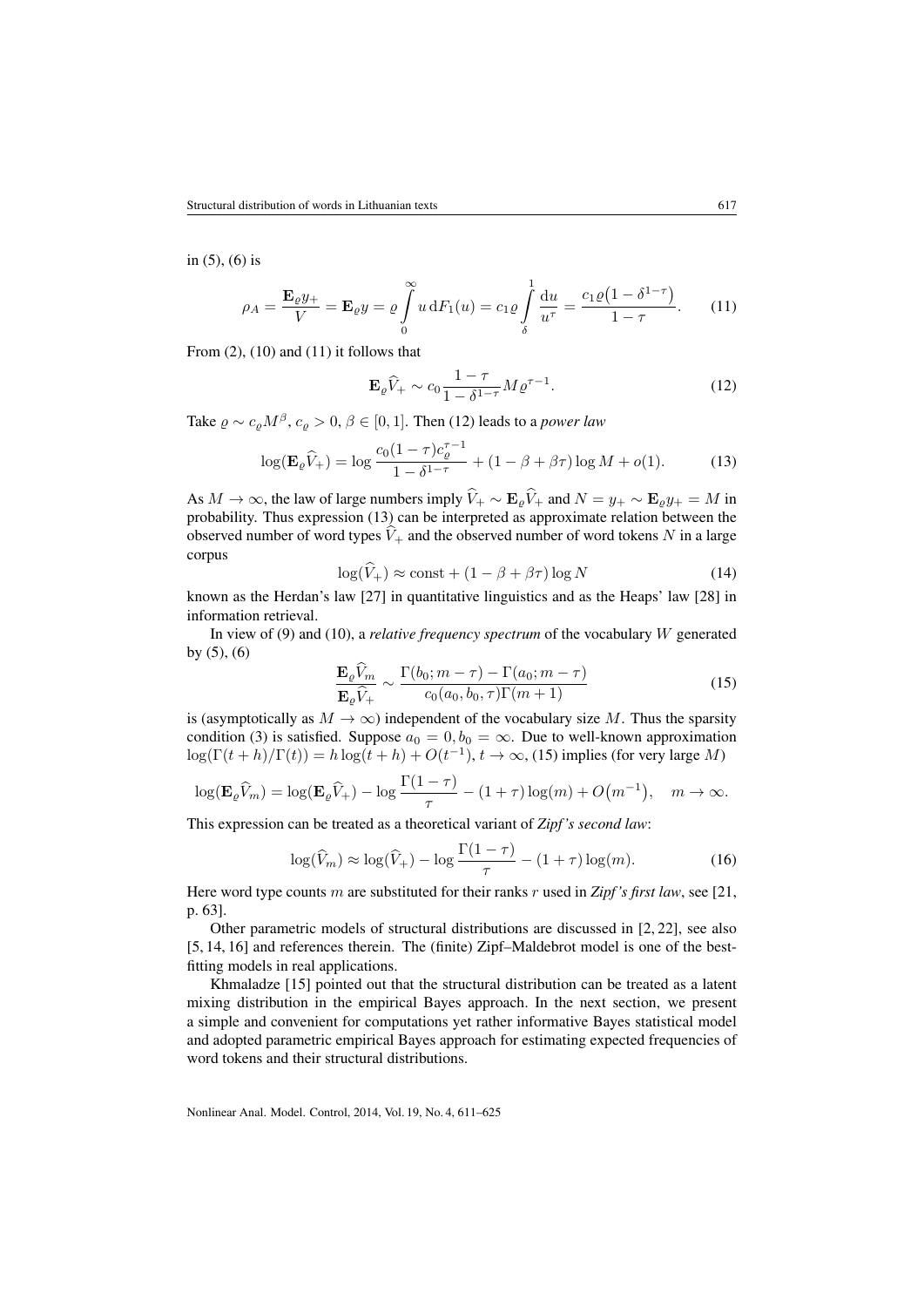## <span id="page-7-0"></span>3 Empirical Bayes approach

Latent and structural distribution models introduced in the previous subsections ignore the available auxiliary information  $\{x_w(s), w \in \mathcal{W}, s \in S\}$ . The Bayesian model presented here incorporates the auxiliary information by supposing that the conditional distribution of frequency of  $y_w(s)$  of a word type w in a source s given a value x of  $x_w(s)$  depends on x through scalar functions  $p = p(x)$ ,  $\mu = \mu(x)$  and  $\kappa = \kappa(x)$ . To be precise,

- <span id="page-7-1"></span> $[y_w(s) | z_w(s) = 0] = 0,$  (17)
- $[z_w(s) | x_w(s) = x] \stackrel{\mathcal{L}}{=} Binomial(1, 1 p(x))$  $(18)$

$$
[y_w(s) | z_w(s) = 1, \lambda_w(s) = \lambda] \stackrel{\mathcal{L}}{=} \text{Poisson}(\lambda), \tag{19}
$$

<span id="page-7-2"></span>
$$
\[\lambda_w(s) \mid x_w(s) = x\] \stackrel{\mathcal{L}}{=} Gamma\big(\kappa(x), \mu(x)\big). \tag{20}
$$

Here  $\{z_w(s), w \in \mathcal{W}, s \in S\}$  are latent binary random variables (mutually) conditionally independent when values of the explanatory variables  $\{x_w(s), w \in \mathcal{W}, s \in S\}$ are given,  $\{y_w(s), w \in \mathcal{W}, s \in S\}$  are random variables (mutually) conditionally independent when values of latent positive random variables  $\{\lambda_{sw}, w \in \mathcal{W}, s \in S\}$  and values of the explanatory variables are kept fixed,  $Gamma(\kappa, \mu)$  denotes the Gamma distribution law with the mean  $\mu > 0$ , the variance  $\kappa \mu^2$  and the distribution density

$$
g(u \mid \kappa, \mu) := \frac{u^{1/\kappa - 1} \exp\{-u/(\mu \kappa)\}}{\Gamma(1/\kappa)(\mu \kappa)^{1/\kappa}}, \quad u > 0.
$$

The value 0 of the binary latent variable  $z_w(s)$  indicates that a word type w is irrelevant (not expected) for a source s,  $p(x)$  is the irrelevance probability among cases with  $x_w(s) = x$ . The latent variable  $\lambda_w(s)$  is the expected frequency of a relevant word type  $w$  in a source  $s$ .

The assumption of mutual conditional independence of  $y$ 's is not realistic. However, from the viewpoint of asymptotic statistics, it is equivalent to the condition of weak (conditional) dependence of  $y$ 's which seems to be a rather reasonable assumption when considering word count distributions in sufficiently large text documents.

The marginal (and conditional for given  $x$ 's) distribution of  $y$ 's is obtained by integrating out the unobservable random variables  $z$ 's and  $\lambda$ 's

<span id="page-7-3"></span>
$$
Q_k(x) := \mathbf{P}\big(y_w(s) = k \mid x_w(s) = x\big)
$$
  
=  $p(x)\mathbf{I}\{k=0\} + (1-p(x))\int_{0}^{\infty} \Pi_k(u)g\big(u \mid \kappa(x), \mu(x)\big) du,$  (21)

which actually is a mixture, respectively with the prior probabilities  $p(x)$  and  $1 - p(x)$ , of the degenerate at 0 distribution and the negative binomial distribution  $q$  with the mean parameter  $\mu = \mu(x)$  and the dispersion parameter  $\kappa = \kappa(x)$ :

$$
q(k \mid \mu, \kappa) := \frac{\Gamma(1/\kappa + k)}{\Gamma(1/\kappa)k!} \left(\frac{\mu}{1+\mu}\right)^k \left(\frac{1}{1+\mu}\right)^{1/\kappa}, \quad k = 0, 1, \dots.
$$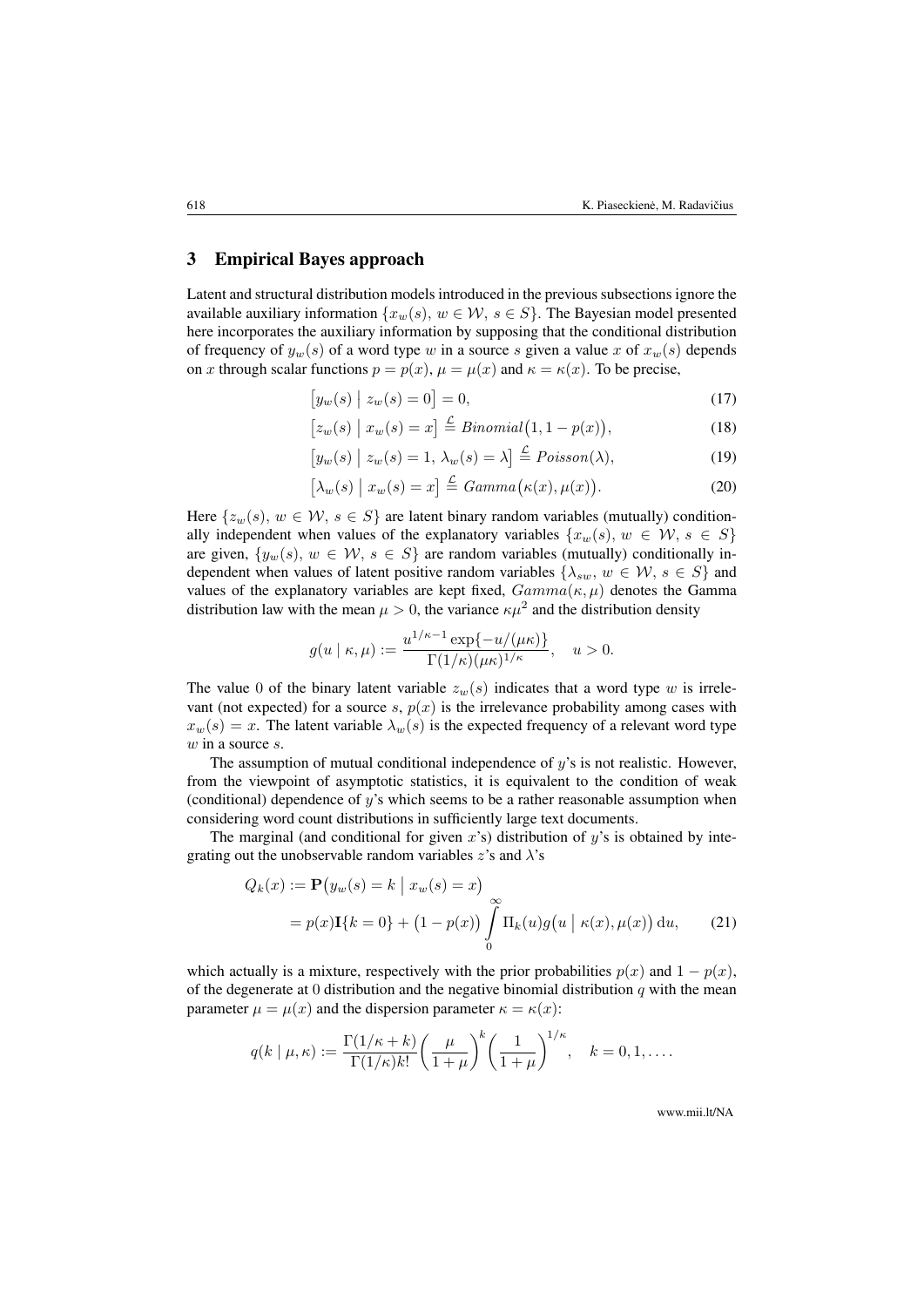Equations [\(17\)](#page-7-1)–[\(20\)](#page-7-2) define a conjugate Bayesian two-component Gamma-Poisson mixture model with mutually independent pairs of unknown parameters  $(z_w(s), \lambda_w(s)),$  $w \in \mathcal{W}, s \in S$ , which have the prior distribution

<span id="page-8-0"></span>
$$
[z_w(s) | p_w(s) = p] \stackrel{\mathcal{L}}{=} Binomial(1, 1 - p),
$$
  
\n
$$
[\lambda_w(s) | z_w(s) = 1, \mu_{ws} = \mu, \kappa_{ws} = \kappa] \stackrel{\mathcal{L}}{=} Gamma(\kappa, \mu),
$$
  
\n
$$
[\lambda_w(s) | z_w(s) = 0, \mu_{ws} = \mu, \kappa_{ws} = \kappa] = 0
$$

dependent on the *hyperparameters*  $p_{ws} := p(x_w(s)), \mu_{sw} := \mu(x_w(s)), \kappa_{sw} := \kappa(x_w(s)),$  $w \in \mathcal{W}, s \in S$ . Hence the posterior distribution of the unknown parameters based on a sample  $y{D} := \{y_w(s), w \in W, s \in D\}$ ,  $D \subset S$ , is again the two-component Gamma-Poisson mixture with the updated hyperparameters

$$
\hat{p}_{sw} = \hat{p}_{sw}(y\{D\}) := \frac{p_{sw}\mathbf{I}\{y_w(s) = 0\}}{p_{sw}\mathbf{I}\{y_w(s) = 0\} + (1 - p_{sw})q(y_w(s) | \mu_{sw}, \kappa_{sw})},\tag{22}
$$

$$
\hat{\mu}_{sw} = \hat{\mu}_{sw}(y\{D\}) := \frac{\mu_{sw}(1 + \kappa_{sw}y_w(s))}{1 + \kappa_{sw}\mu_{sw}},
$$
\n(23)

<span id="page-8-1"></span>
$$
\hat{\kappa}_{sw} = \hat{\kappa}_{sw}(y\{D\}) := \frac{\kappa_{sw}}{1 + \kappa_{sw}y_w(s)}, \quad s \in D. \tag{24}
$$

The main problem in Bayesian statistics is the prior distribution specification. In our setting, it means a specification of the hyperparameters  $p_{sw}$ ,  $\mu_{sw}$ ,  $\kappa_{sw}$ ,  $w \in \mathcal{W}$ ,  $s \in S$ , (parametric approach) or the functions  $p(\cdot)$ ,  $\mu(\cdot)$  and  $\kappa(\cdot)$  (nonparametric approach). According to *empirical Bayes approach*, the hyperparameters are estimated by fitting the marginal distributions [\(21\)](#page-7-3) of y's to the available data  $y\{D\}$ . Assuming special parametric form of the functions  $p(\cdot)$ ,  $\kappa(\cdot)$  and  $\mu(\cdot)$  allows one to solve this task efficiently. For instance, if  $p(\cdot)$  and  $\mu(\cdot)$  depend on linear predictors with the logit and logarithmic link functions, respectively, and  $\kappa(\cdot)$  is a constant then equations [\(17\)](#page-7-1)–[\(20\)](#page-7-2) yield a regression model for K-mixture distributions (see [\[7,](#page-13-4) p. 3], also known in econometrics as *zero inflated negative binomial* (ZINB) regression model. Standard statistical software (R, SAS, STATA) can be applied to fit the model. Estimators of the unknown parameters are obtained by the maximum likelihood method and calculated by making use of iteratively re-weighted least squares or/and the EM algorithm.

Given the updated hyperparameters [\(22\)](#page-8-0)–[\(24\)](#page-8-1) the structural distribution of word types for a source  $s \in S$  can be estimated directly as

<span id="page-8-2"></span>
$$
\widehat{F}_s(u) = \frac{1}{V} \sum_{w \in \mathcal{W}} \left( \mathbf{I} \{ \widehat{\mu}_{ws} \leq u, y_w(s) > 0 \} + (1 - \widehat{p}_{sw}) \mathbf{I} \{ \widehat{\mu}_{ws} \leq u, y_w(s) = 0 \} \right). \tag{25}
$$

The second summand in this expression estimates the contribution of *unseen* word types for a source  $s \in S$ . In order to obtain an estimator of the structural distribution of word types of the general vocabulary  $W$ , one can take weighted average of structural distribution estimators [\(25\)](#page-8-2)

<span id="page-8-3"></span>
$$
\widehat{F}_*(u) := \frac{1}{\omega_+} \sum_{s \in S} \omega_s \widehat{F}_s \left( \frac{uN^*}{\widehat{\mu}_{*s}} \right) \tag{26}
$$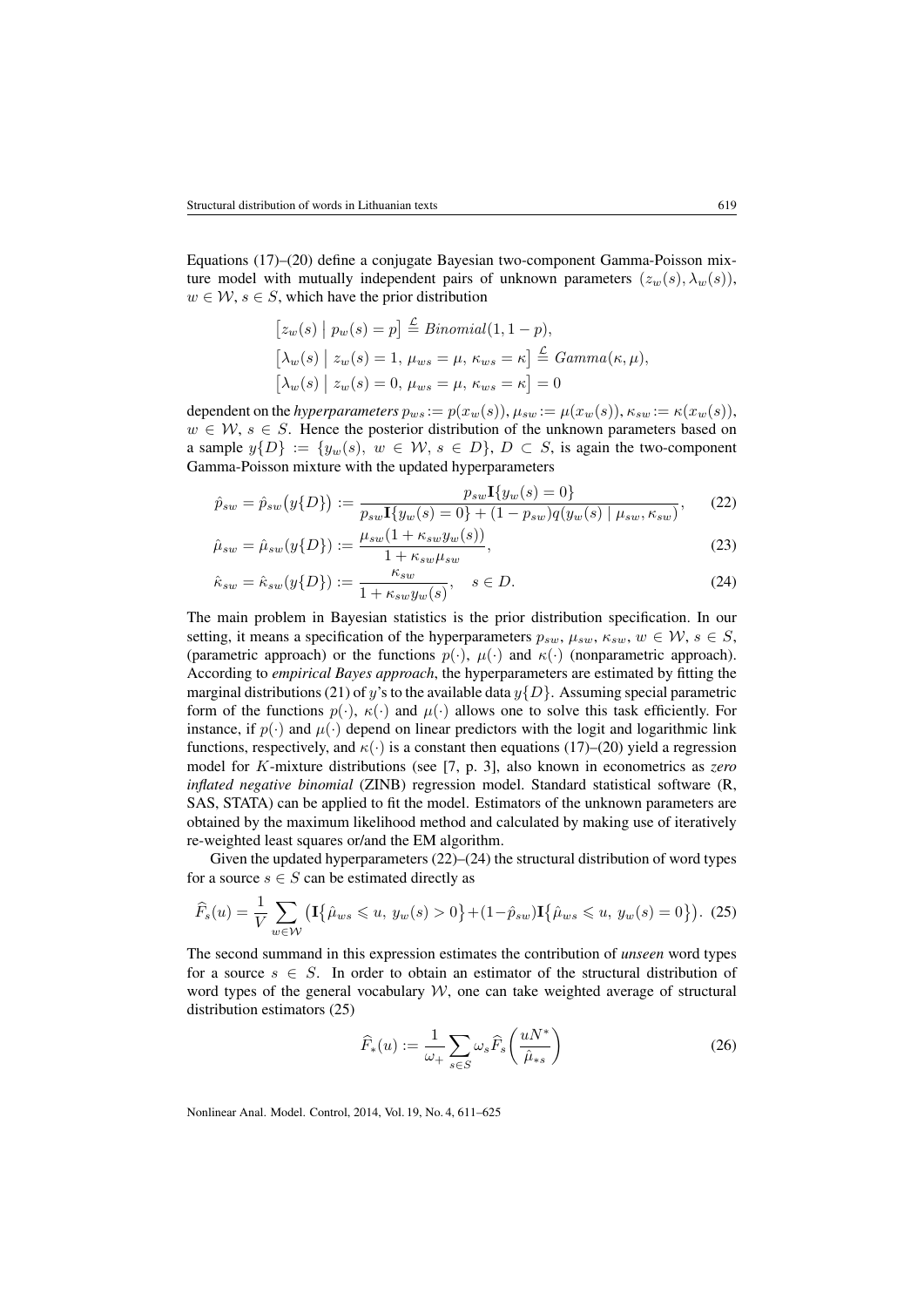appropriately scaled with

<span id="page-9-3"></span><span id="page-9-2"></span>
$$
\hat{\mu}_{*s}:=\widehat{\mathbf{E}N_s}=\int\limits_0^\infty u\widehat{F}_s\left(\mathrm{d} u\right)
$$

to have the same estimated expected text sizes  $N^*$ . In empirical study (see the next section), the equal weights and the weights proportional to the source text (vocabulary) size are considered. The structural distribution of the general vocabulary  $W$  can be also estimated directly without intermediate estimation of the structural distributions of text sources:

$$
\widehat{F}_W(u) = \frac{1}{V} \sum_{w \in \mathcal{W}} \mathbf{I}\{\widehat{\mu}_{w+} \leqslant u\},\tag{27}
$$

$$
\hat{\mu}_{w+} := \sum_{s \in S} (\hat{\mu}_{w\,} \mathbf{I}\{y_w(s) > 0\} + (1 - \hat{p}_{sw})\hat{\mu}_{ws} \mathbf{I}\{y_w(s) = 0\}).\tag{28}
$$

## <span id="page-9-0"></span>4 Results of empirical study

In the study, the general vocabulary W is taken as  $\bigcup_{s \in S} W_s$ . The vector of explanatory variables  $x_w(s)$  consists of two categorical variables, s and  $\ell_w$ , and their interactions. The categorical variable  $s \in S$  has  $|S| = 63$  categories, the categorical variable  $\ell_w \in S$  $\{2, \ldots, 10\}$  is the length group of a word type w. The group with  $\ell_w = 2$  consists of word types of length 1 or 2, word types in group with  $\ell_w = 10$  have 10 or more letters, in the rest groups word type length and group number coincides. We also use a derivative feature *native* indicating whether an author is native Lithuanian or he/she is foreign.

<span id="page-9-1"></span>Figure [1](#page-9-1) gives an illustration of the Herdan–Heaps law [\(14\)](#page-6-4), also shows the distribution of text and vocabulary sizes among the authors. The data in log-log scale fits the



Fig. 1. The Herdan-Heaps law for the words of different length and in total.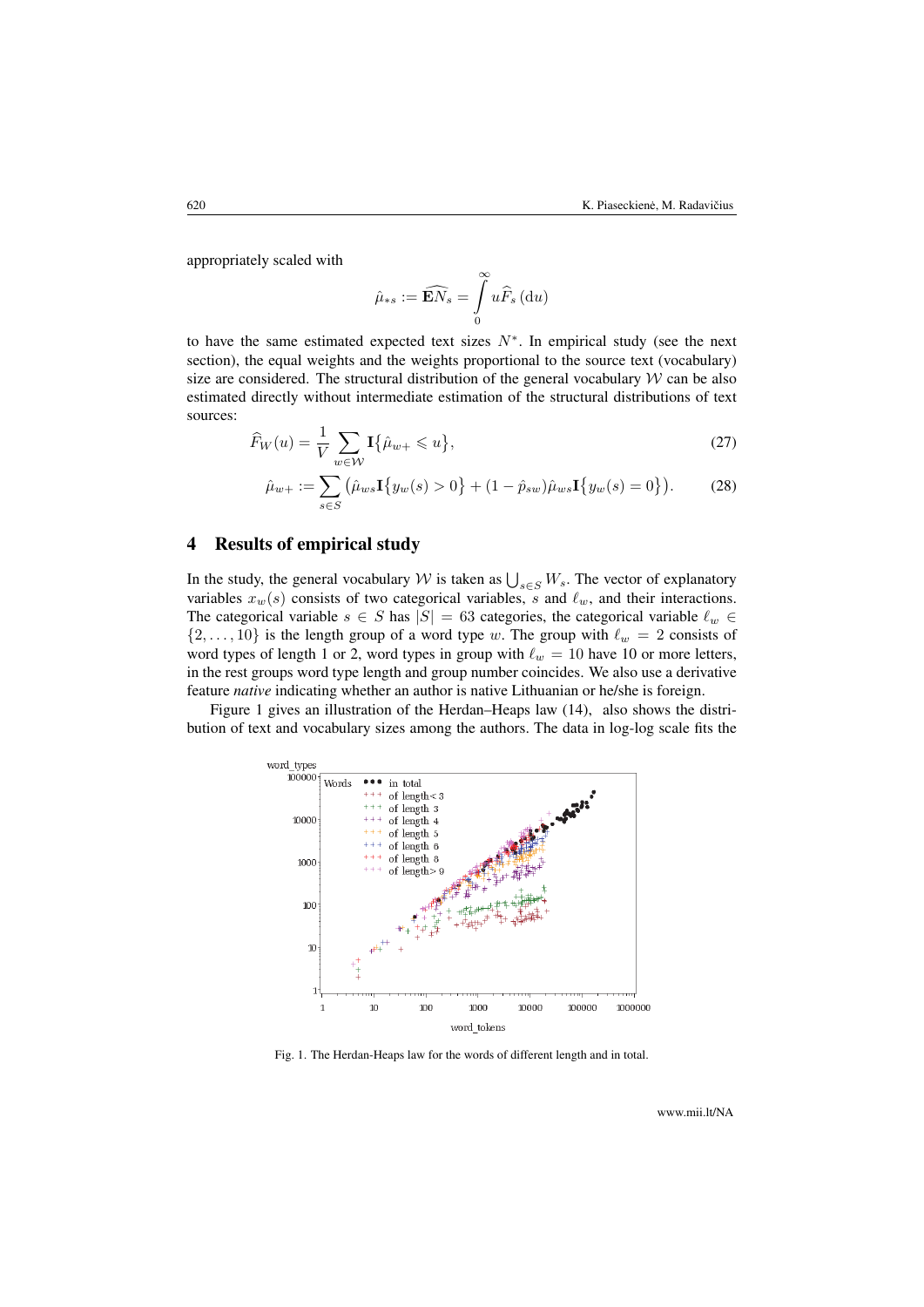<span id="page-10-0"></span>

Fig. 2. The Zipf's second law for the words of different length and in total.

<span id="page-10-1"></span>

Fig. 3. Scatter plot of slope estimates in the Zipf's second law [\(16\)](#page-6-5).

straight line very well even for short text documents. However this does not hold for shorter word types (when  $\ell_w < 6$ ). Graphical illustrations of the Zipf's second law [\(16\)](#page-6-5) are presented in Fig. [2.](#page-10-0) Again one can notice significant dependence of the slopes in the Zipf's law on the length of word types (more vivid for longer ones with  $\ell_w > 7$ ). Fig. [3](#page-10-1) contains scatter plot of estimated slopes in approximate linear equations [\(16\)](#page-6-5) by formal fitting a linear regression model to each source data (we do not check the model fit and validity). A tendency of slopes for foreign authors as compared with native ones to have smaller absolute values of the slope is apparent. These observations show that choosing  $x_w(s) = (s, \ell_w)$  (as an initial step in this direction) is quite reasonable.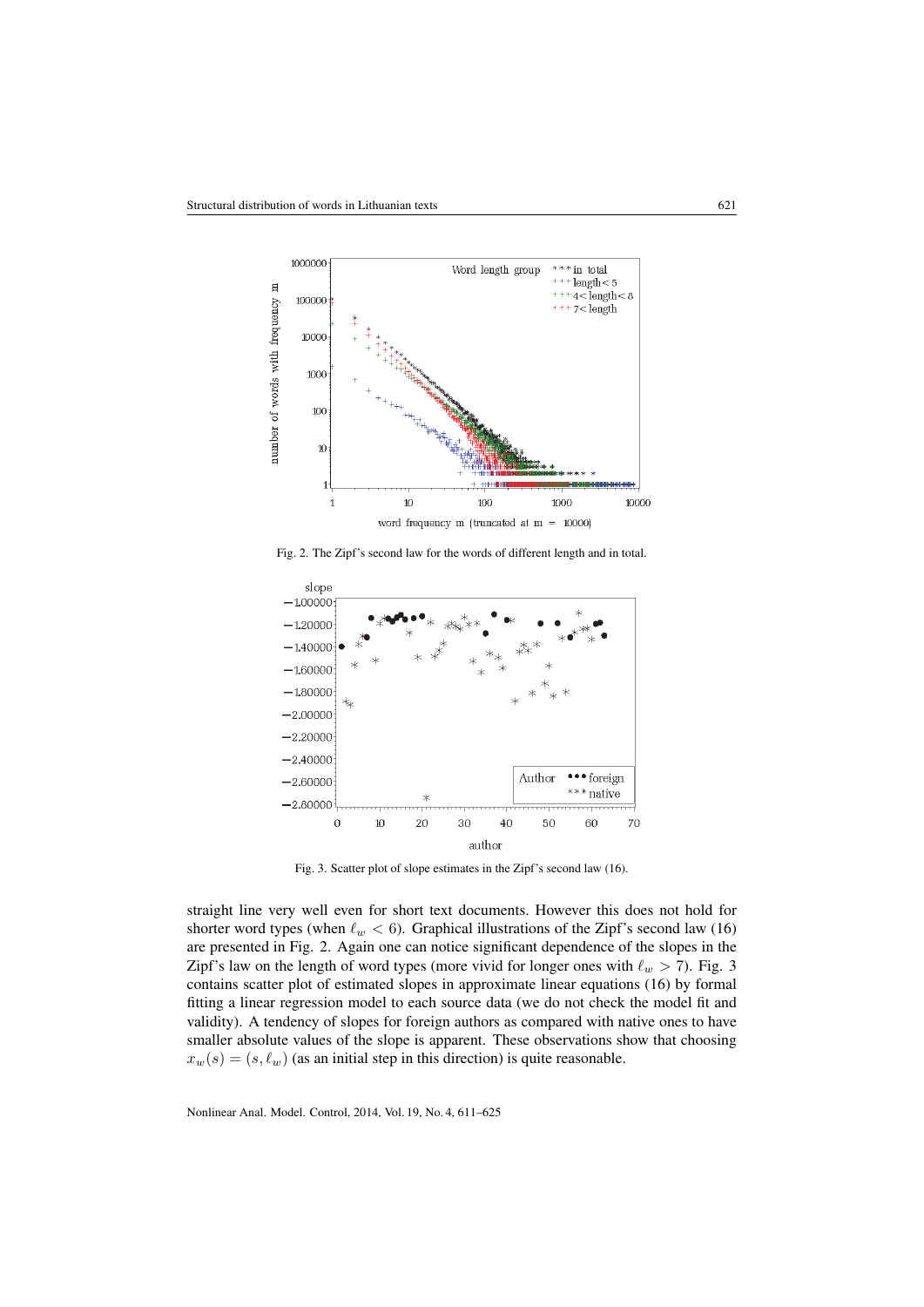<span id="page-11-0"></span>

Fig. 4. Histograms of estimates related to the estimator  $\widehat{F}_*$ , see [\(26\)](#page-8-3).

<span id="page-11-1"></span>

Fig. 5. Histograms of estimates related to the estimator  $\widehat{F}_W$ , see [\(27\)](#page-9-2), [\(28\)](#page-9-3).

The empirical Bayes approach applied to the available data enables us to estimate the number of *unseen word types* in each source and hence respectively adjust estimators of the structural distributions. The effect of the adjustment is apparent in Fig. [4](#page-11-0) and Fig. [5,](#page-11-1) where histograms of structural distribution estimators obtained by making use of different methods are drawn. The structural distribution estimators are respectively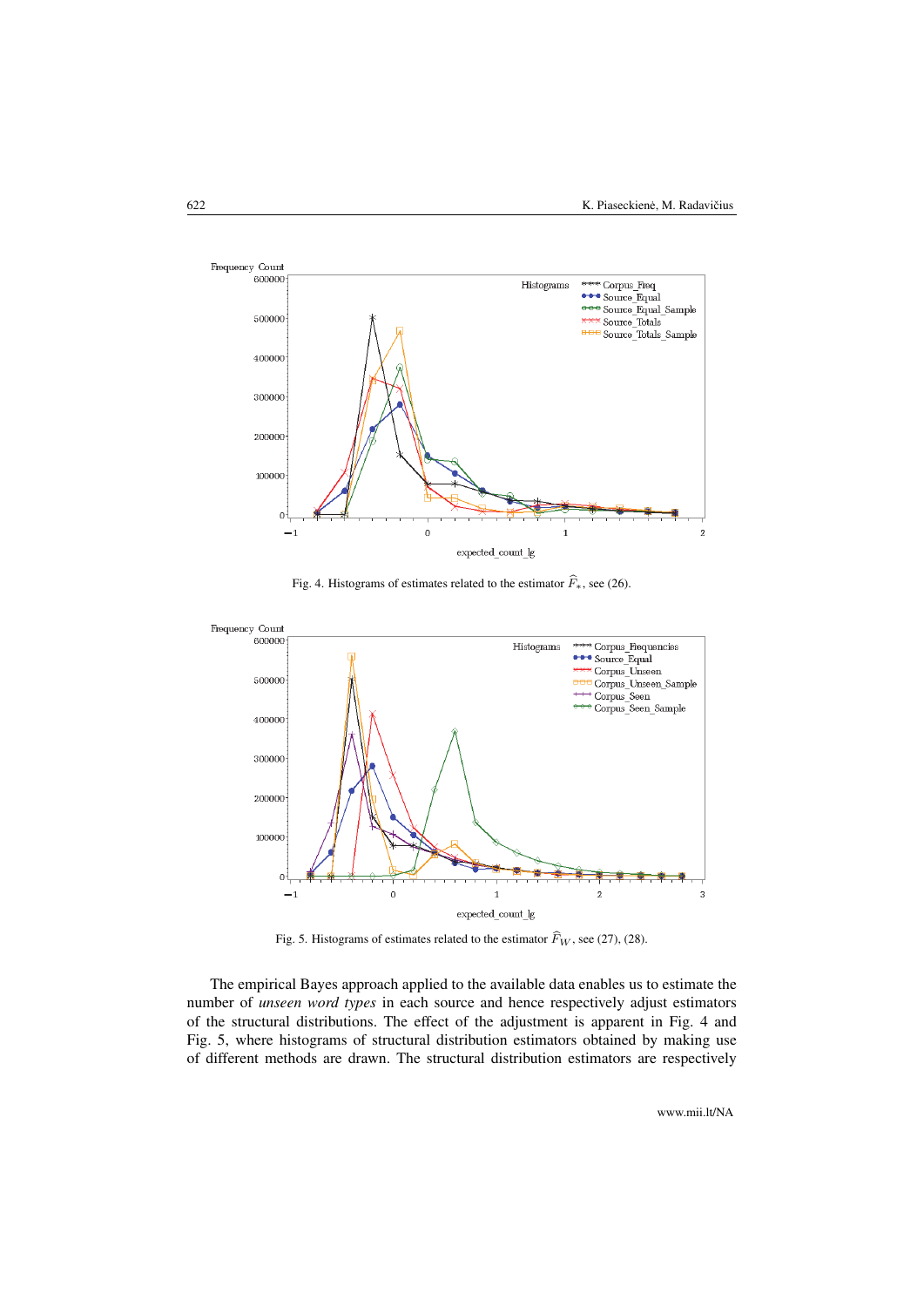<span id="page-12-0"></span>

Fig. 6. The structural distribution estimates for native and foreign authors

scaled to match the total  $N^* = 10^6$  of word tokens and their histograms are standardized for a text document with vocabulary size of  $10<sup>6</sup>$  word types. The histogram graphs are truncated at a certain value of the expected frequency, either  $10^3$  or  $10^2$ . *Source\_Equal* and *Source\_Totals* label the estimates obtained by [\(26\)](#page-8-3) with the equal weights  $\{\omega_s\}$  and the weights proportional to the text size  $N_s$  of sources  $s \in S$ , respectively. The estimates with the weights proportional to the source vocabulary size are very close to that with equal weights and therefore are not presented here. The estimate calculated by [\(27\)](#page-9-2), [\(28\)](#page-9-3) is labelled *Corpus\_Unseen*, while label *Corpus\_Seen* stands for the estimate derived from [\(27\)](#page-9-2) by deleting the estimated contribution of unseen word types. In addition, histograms of analogous structural distribution estimates but now based on a random subsample S<sup>9</sup> ⊂ S of size 9 are drawn. This is indicated by adding the word *Sample* to the labels. For comparison, we include the histogram of estimate *Source\_Equal* and also the histogram of respectively scaled observed frequencies (labelled *Corpus\_Frequences*) in the both figures.

The weighted structural distribution estimates *Source\_Equal\_Sample* and *Source\_ Totals\_Sample* yield reasonable predictions of the respective estimates *Source\_Equal* and *Source\_Totals* based on the whole sample S and probably of the true structural distribution F. The estimates *Corpus\_Unseen* and *Corpus\_Unseen\_Sample* seems to be biased in this case. To illustrate the textual data heterogeneity, histograms of *Source\_Equal* type estimates of structural distributions for two groups of authors (native vs. foreign) are presented in Fig. [6.](#page-12-0) Note a more subtle word frequency pattern of foreign authors as compared to scatter plot of slopes in the Zipf's second law in Fig. [3.](#page-10-1) On the one hand translated texts tend to use more standard vocabulary (reduction of expected frequencies in the interval  $(0, 0.8)$  in the  $log_{10}$  scale), on the other hand they contain words related to culture and specific being of other nations and hence rare in original Lithuanian texts (the pike at  $-0.6$ ).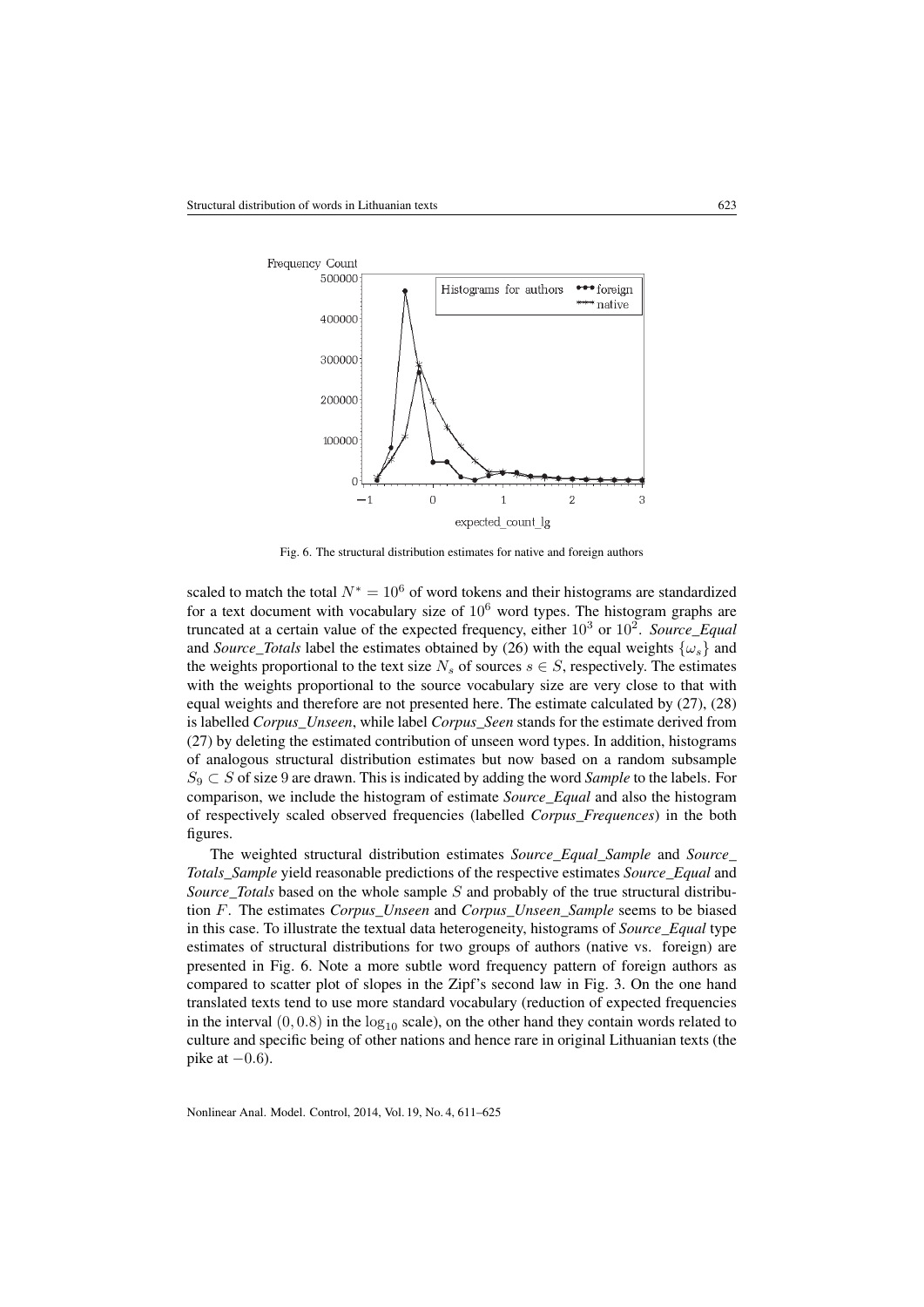### References

- <span id="page-13-0"></span>1. S. Abney, Statistical methods and linguistics, in: J.L. Klavans, P. Resnik (Eds.), *The Balancing Act: Combining Symbolic and Statistical Approaches to Language*, MIT Press, Cambridge, 1996, pp. 1–26.
- <span id="page-13-12"></span>2. R.H. Baayen, *Word Frequency Distributions*, Kluwer Academic Publishers, Dordrecht, 2001.
- <span id="page-13-1"></span>3. N.A. Smith, *Linguistic Structure Prediction*, Synthesis Lectures on Human Language Technologies, Vol. 13, Morgan & Claypool Publishers, 2011.
- <span id="page-13-2"></span>4. R.H. Baayen, The randomness assumption in word frequency statistics, in: *Research in Humanities Computing, Vol. 5*, Oxford University Press, Oxford, 1996, pp. 17–31.
- <span id="page-13-6"></span>5. M. Baroni, S. Evert, Words and echoes: Assessing and mitigating the non-randomness problem in word frequency distribution modeling, in: *Proceedings of the 45th Annual Meeting of the Association for Computational Linguistics (Prague, Czech Republic, June 23–30, 2007)*, pp. 904–911.
- <span id="page-13-3"></span>6. S. Evert, How random is a corpus? The library metaphor, *Zeitschrift für Anglistik und Amerikanistik*, 54:177–190, 2006.
- <span id="page-13-4"></span>7. K.W. Church, W.A. Gale, Poisson mixtures, *Journal of Natural Language Engineering*, 1:163– 190, 1995.
- <span id="page-13-5"></span>8. A.E. Allahverdyan, W. Deng, Q.A. Wang, Explaining Zipf's law via mental lexicon, 2013, http://arxiv.org/abs/1302.4383.
- <span id="page-13-7"></span>9. B.P. Carlin, T.A. Louis, Empirical Bayes: Past, present and future, *J. Am. Stat. Assoc*, 95:1286– 1289, 2000.
- <span id="page-13-8"></span>10. B. Mandelbrot, An informational theory of the structure of language, in: W. Jackson (Ed.), *Communication Theory: Papers Read at a Symposium on Applications of Communication Theory, Held at the Institution of Electrical Engineers, London, September 22nd-26th 1952*, Butterworths, London, 1953, pp. 503–513.
- <span id="page-13-9"></span>11. G.K. Zipf, *The Psycho-Biology of Language: An Introduction to Dynamic Philology*, Houghton Mifflin, Boston, MA, 1935.
- <span id="page-13-10"></span>12. H.A. Simon, On a class of skew distribution functions, *Biometrika*, 42:425–440, 1955.
- <span id="page-13-11"></span>13. G.U. Yule, A mathematical theory of evolution, *Philos. Trans. R. Soc. Lond., Ser. B*, 213:21–87, 1925.
- <span id="page-13-13"></span>14. S. Evert, A simple LNRE model for random character sequences, in: *Proceedings of the 7èmes Journées Internationales d'Analyse Statistique des Données Textuelles (Louvain-la-Neuve, Belgium, 2004)*, pp. 411–422.
- <span id="page-13-16"></span>15. E.V. Khmaladze, The statistical analysis of large number of rare events, Technical report MS-R8804, Department of Mathematical Statistics, CWI, Amsterdam, 1987.
- <span id="page-13-14"></span>16. E.V. Khmaladze, Zipf"s law, in: *Encyclopaedia of Mathematics, Supplement III*, Kluwer Academic Publishers, Dordrecht, 2002.
- <span id="page-13-15"></span>17. L.Q. Ha, D.W. Stewart, P. Hanna, F.J. Smith, Zipf and Type-Token rules for the English, Spanish, Irish and Latin languages, *Web Journal of Formal, Computational and Cognitive Linguistics*, 1:1–12, 2006.